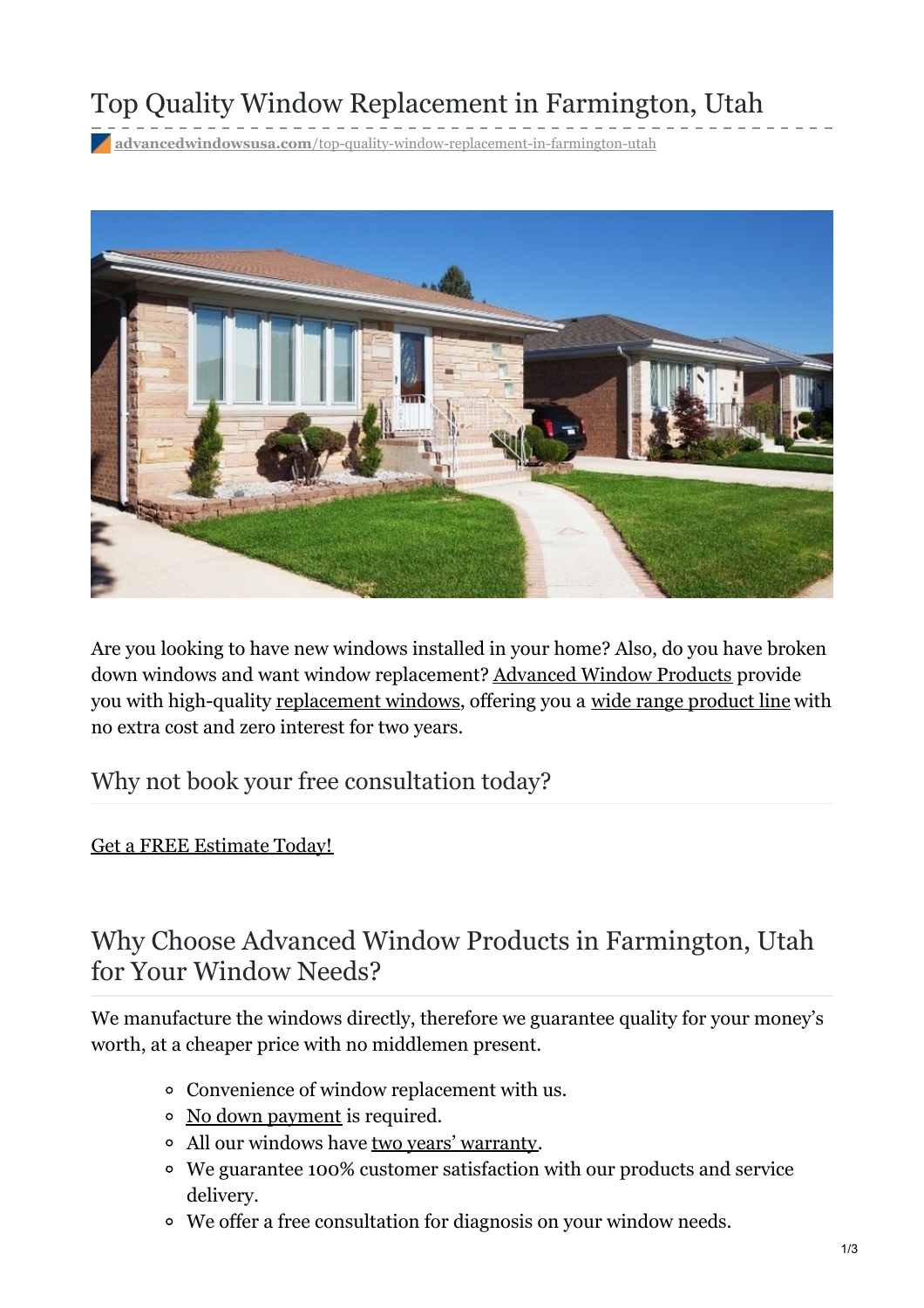- We advocate for customer service relationships, as we support [charities](https://advancedwindowsusa.com/charities) in our locality like Utah Make A Wish Foundation.
- [Professionally](https://advancedwindowsusa.com/certifications) trained installers who are [lead-safe](https://advancedwindowsusa.com/lead-safety) certified, National Fenestration Rating Council and even energy star [certification](https://advancedwindowsusa.com/earthwise-windows-and-doors).

## What We Offer

### Single-Hung Windows

[Single-hung](https://advancedwindowsusa.com/single-hung-windows) windows give you the ease of sliding the lower panel upwards to increase ventilation and airflow to your home.

#### Casement Windows

You can open and close easily with the help of a hand crank. The vinyl casement windows aid in regulating your home [temperature.](https://advancedwindowsusa.com/casement-windows-utah-imperial-line)

#### Single Slider Windows

Single slider [windows](https://advancedwindowsusa.com/single-slider-windows) are very easy to use, opening with just a slide and has an elegant design.

#### Custom-Shaped Windows

What better design than one which [complements](https://advancedwindowsusa.com/custom-shaped-windows) your home tailored to your desire?

#### Double Slider Windows

The advantage of having double slider [windows](https://advancedwindowsusa.com/double-slider-windows) is you can open from either side for more ventilation. Additionally, you can easily clean them from both sides.

#### Double Hung Windows

[Double-hung](https://advancedwindowsusa.com/double-hung-windows) windows work best for units such as air-conditioning. Both the bottom and topsides can be opened.

#### Tilt and Turn Windows

Tilt and turn [windows](https://advancedwindowsusa.com/tilt-turn-windows) can open and close easily like a door. More to that, they are easy to clean from inside and outside.

#### Patriot Windows